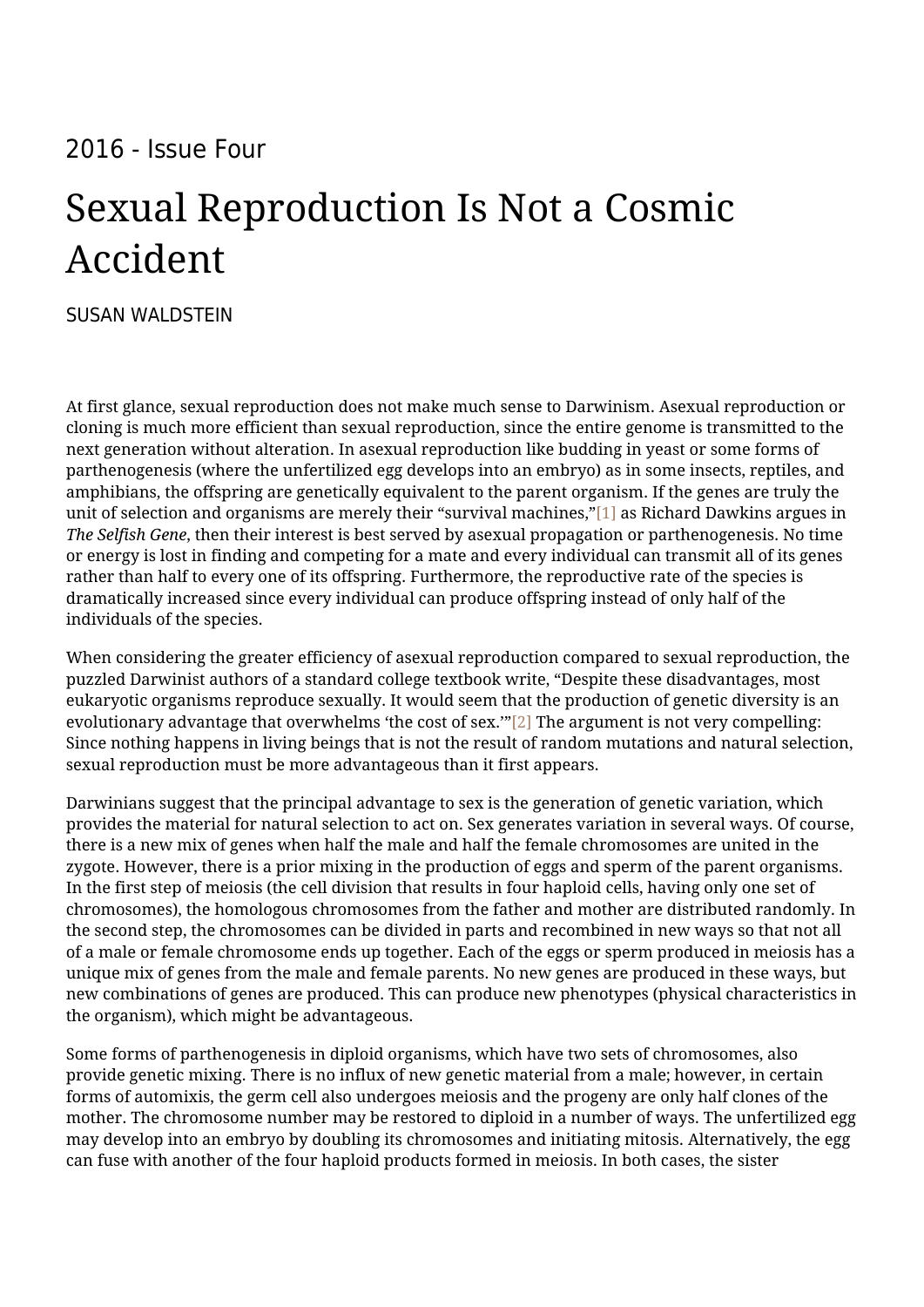chromosomes are randomly mixed in the first step of meiosis as in sexual reproduction. In the second step of meiosis, the same recombination of chromosomes can occur as in sexual reproduction.

There is even an advantage to parthenogenesis in preserving novel genes. If a major chromosomal change occurs in meiosis, such as the fusing of two chromosomes into one or the doubling of a chromosome, it can be passed on without the problem of finding a mate with a similar anomaly. If the organism with the genetic anomaly lives and succeeds in reproducing, it may pass on the anomaly to many offspring. Sexual reproduction thus provides more opportunity for variation within a species, but less opportunity for generating a new species than half-cloning parthenogenesis. This form of parthenogenesis does not carry the advantage of transmitting the complete genome, but it still carries the advantage of not needing to spend energy to find a mate as well as the advantage of a greater reproductive rate per individual. If parthenogenesis is so much more efficient than sexual reproduction and can still provide a mechanism for genetic variation, it remains a mystery why sexual reproduction developed and spread so diffusely.

Nevertheless, there seems to be a clear trend toward sexual reproduction. Plants and animals have developed sexual reproduction in most phyla. Doris Bachtrog and colleagues point out that bisexual reproduction developed independently in various phyla of plants as well as in insects, reptiles, birds and mammals. A sign of this is the different sex chromosome systems in various groups of organisms. Besides the familiar XX female/ XY male system used by humans and most other mammals, there is the opposite ZW female/ ZZ male system in birds, snakes and butterflies as well as several other systems[.\[3\]](#page--1-0) Sexual reproduction is clearly evolutionarily convergent (developing independently) rather than homologous (inherited from the same ancestor). It developed multiple times in multiple articulations.

In heterosexual organisms, there is a division into male and female with different reproductive organs and activities. Both male and female contribute a part of themselves in generation. Their gametes unite to form what becomes the body of their offspring. In many genera of animals male and female unite in the sexual act to form one body temporarily. One of the more expressive unions is that of dragonflies who fly united together in a closed circle. In dimorphic organisms, male and female animals also look quite different. Male birds may have bright-colored feathers and characteristic tails like the peacock or crests like the cardinal as well as mating rituals of dances or song. Male mammals may have antlers, tusks or manes. Much time and energy is expended in growing secondary sexual characteristics as well as in mating behaviors. Sex is altogether a puzzling phenomenon.

Perhaps there is a more profound way to understand the development of sexual reproduction if we step out of the Darwinian straitjacket. Natural selection (survival and reproduction of the fittest individuals or genes) may not be the only cause of evolution. There may be goals toward which evolution is directed. Fossils show several clear trends in evolution.[\[4\]](#page--1-0) Organisms have grown larger. They have become warm-blooded. They have developed more and better sense organs with bigger and more complex brains where all the information from the senses is brought together and appreciated. Sensitive organisms have evolved in a world that is sensible. The last organism to evolve is not only sensitive but also rational; humans can not only sense but also enjoy the beauty of what they see and hear. They can comprehend nature's order.

Simon Conway Morris sums up the many examples of convergent evolution at the end of his monumental work, *Life's Solution*:

Neither is progress a question of the sheer number of species, nor the supposed number of body plans. What we do see through geological time is the emergence of more complex worlds…Yet, when within the animals we see the emergence of larger and more complex brains, sophisticated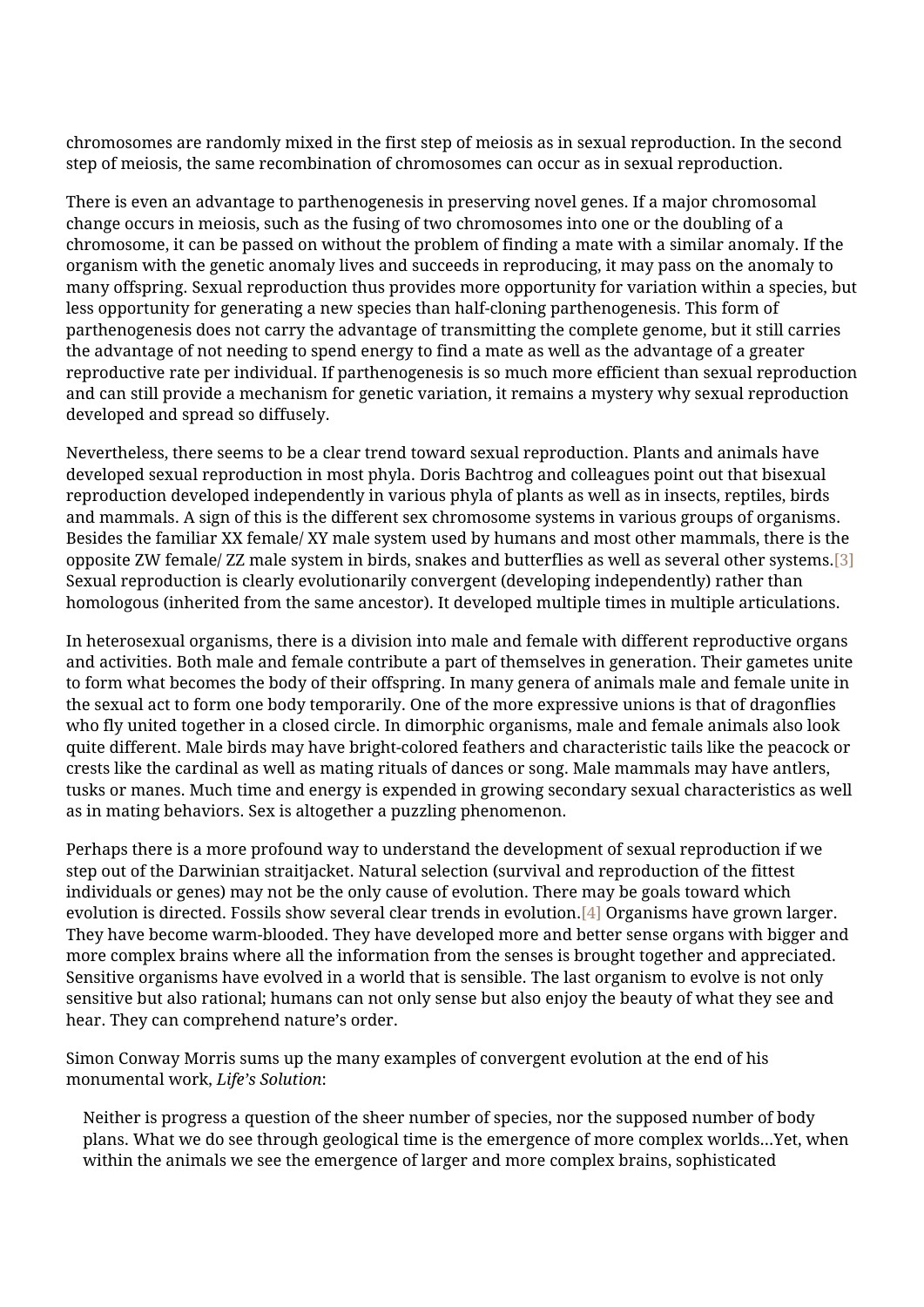vocalizations, echolocation, electrical perception, advanced social systems including eusociality, viviparity, warm-bloodedness, and agriculture—all of which are convergent—then to me that sounds like progress.[\[5\]](#page--1-0)

Trends seem to imply purpose and an intelligence directing the trends. This is especially true when the trends are leading towards "the emergence of more complex worlds.["\[6\]](#page--1-0) It is difficult to accept that a mindless random process could produce a mindful being that has purposes and searches for meaning. It seems fitting that the cosmos produce an organism through which it can become conscious and know itself. The conclusion that there is an intelligence directing the process of evolution is inevitable if it is admitted that there are trends leading to higher beings with richer ways of life, i.e., progress. But if evolution is a teleological process directed and powered by the Creator, why should bisexual reproduction be a goal?

The Book of Genesis indicates that the Cosmos was brought to completion by the creation of humans. After the creation of man and woman, God gave them the earth to fill and every living thing to be in their care. God gave them plants to be their food and the sun and moon to be their light. He gave them the Earth to be their home. Only after the creation of mankind did God see that everything was "very good" (Gen 1:26‒31). Man completes the universe because he is rational and free. Without him there would be no one who could look at the world and see traces of the Creator. He alone can receive his life and the whole cosmos as a gift and thank the Giver. In praying, humans complete the cosmos by giving it a voice so that it becomes capable of praising God. "Praise him, sun and moon, praise him, all you shining stars!" (Ps 148:3).

Humans are not only in the image of God because of their reason and will but also because they are male and female. "So God created man in his own image, in the image of God he created him; male and female he created them. And God blessed them, and God said to them, 'Be fruitful and multiply…'" (Gen 1:27‒28).

God, who is Truth and Love, creates humans out of love and for love. John Paul II provides a profound theological interpretation of human sexuality in his *Theology of the Body.* God creates man and woman as a gift to enter into a communion of covenantal love with him. To be male and female is to be made for communion with another. The sexual organs are physical signs of being made to be a gift. The marriage union reflects the mystery of God, who is Love. "The sacrament, as a visible sign, is constituted with man, inasmuch as he is a body and through his 'visible' masculinity and femininity. The body, in fact, and only the body, is capable of making visible what is invisible: the spiritual and the divine*.*["\[7\]](#page--1-0) God creates the visible cosmos to make present in a new way, in a visible way, his love.

Sexuality does not have the same significance of gift and communion in lower animals and plants because they are not persons. Sexuality in beasts is driven by appetite and instinct. However, there is an attenuated aspect of gift in all sexuality. The male must give his seed to the female to produce offspring. The female must receive the male's seed and give herself as a receptacle or womb for their mutual production of progeny. Both male and female give something of themselves, a gamete, to the offspring. They give the specific life that they received as a gift to their offspring. They feed and protect the offspring in higher species. They may even give their life to protect their young. There is a dim foreshadowing of the gift-of-self that is present in human sexuality, as there is a dim foreshadowing of rationality in animal instinct and estimative power.

God reveals himself in the Old Testament as the God of creation and the Covenant. He creates a cosmos out of gratuitous love and calls forth rational creatures that can receive the cosmos as a gift. From these, he chooses a people for himself and binds himself to them in a covenant. The most adequate sign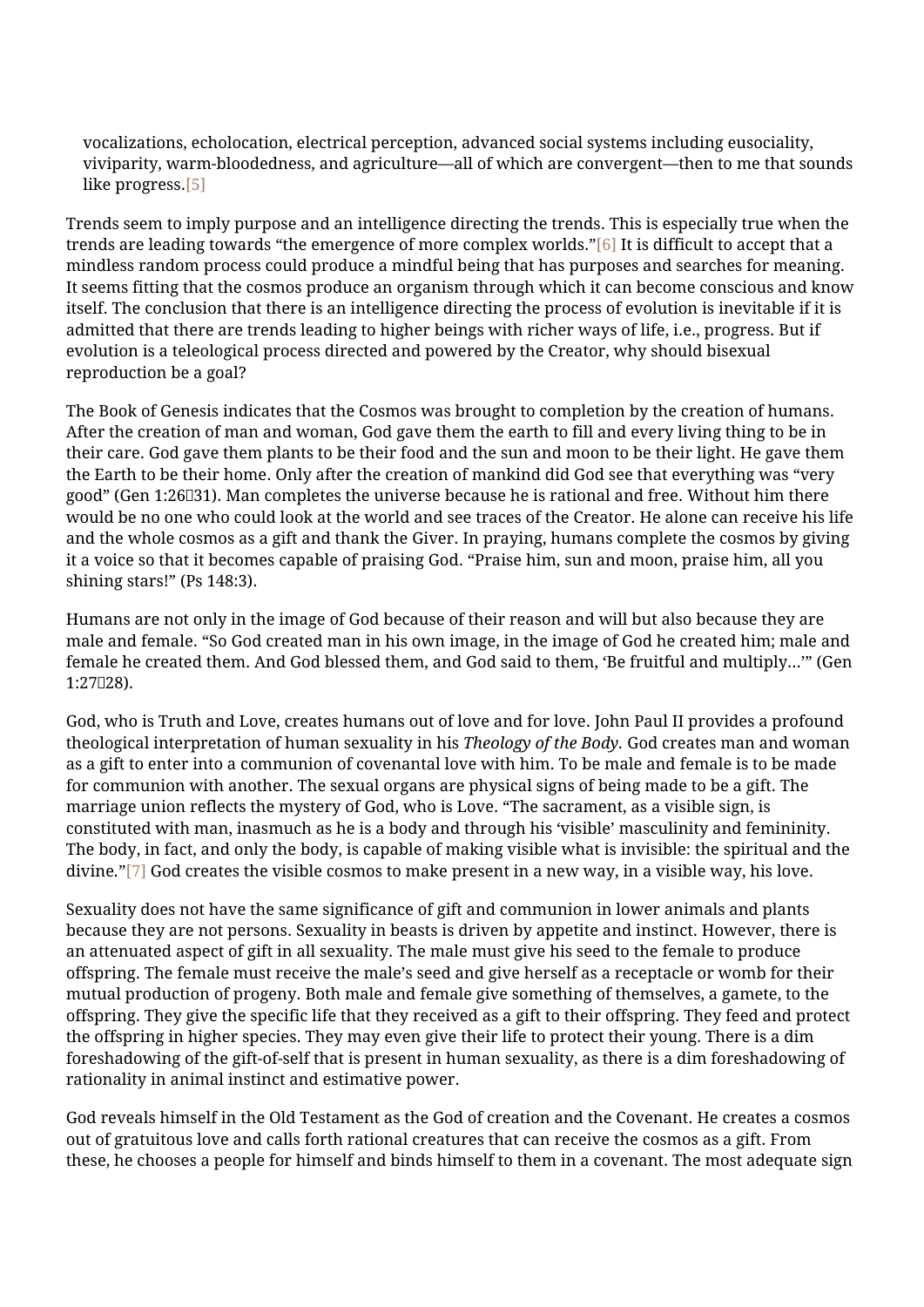of God's covenantal love is the faithful spousal love of a bridegroom for his bride. God tells the people of Israel about his spousal love for them through the prophets. "I will allure her, and bring her into the wilderness, and speak tenderly to her… I will espouse you in faithfulness; and you shall know the Lord" (Hos 14‒15,19‒20). God, the Giver, is reflected in male and female, shaped to be gifts to each other. God who binds himself with faithful covenantal love to his people is made visible in the marriage act, which consummates the covenant.

Christ revealed another dimension of God. He is love and gift-of-self within because he is a Trinity. God is a communion of persons: Father, Son, and Holy Spirit. The Father gives his divine nature to the Son. "The Father loves the Son and has given all things into his hand" (Jn 3:35). The Father and Son give the divine nature to the Holy Spirit.

St. Thomas speaks about two kinds of unity in the Trinity in the *Lectura Romana* when he comments on the passage "that they may be one; even as we are one" (Jn 17:11)*.* The first is essential unity: Father, Son and Holy Spirit are one God. The second is affective unity: "the harmony of love.["\[8\]](#page--1-0) Man and woman can imitate the Trinity in this "harmony of love." This is the communion of love that is physically expressed in the marriage union. Other human friendships imitate the Trinity in an affective unity, but only the marriage union imitates it in a second respect also, in reproductive fruitfulness. Because of the fruitfulness of the marriage union, humans are a more perfect divine image than angels in this respect, according to St. Thomas. "There is man from man as there is God from God."[\[9\]](#page--1-0) However, he warns that this does not belong to the "divine image in man, unless we presuppose the first likeness, which is in the intellectual nature; otherwise even brute animals would be to God's image.["\[10\]](#page--1-0) Male and female, wherever they are found in the biological kingdoms, are a trace of the Trinity; only in humans, because they are persons, are they a divine image and their union a sacrament of divine love. This leads to many moral consequences.

## Ethical Consequences

Faithfulness, fruitfulness, and sacrificial love for spouse and children are the fitting response to living a sacrament of Trinitarian love. But if reductive Darwinism is correct, then lust, fornication, polygamy, adultery and rape are all adaptive because they enable a man to pass on his genes more successfully. As Richard Dawkins says in *The Selfish Gene,* "Individuals of either sex 'want' to maximize their total reproductive output during their lives. … Males are in general likely to be biased towards promiscuity and lack of paternal care."[\[11\]](#page--1-0) Human genes are no exception to the selfish impulse to reproduce at all cost.

Sociobiologists write articles explaining how various forms of sexual behavior have evolved through natural selection[.\[12\]](#page--1-0) They have no principles that could allow them to judge one behavior *better* than another. They believe humans are not essentially different from other animals and animals have no natures for which certain behaviors could be good or bad. They can only suggest that a certain behavior is better adapted than another behavior in a certain society at a certain time in order to transmit the most genes.

If, however, the cosmos was created to make God's glory visible in physical bodies, then the cosmos is sacramental, "charged with the grandeur of God.["\[13\]](#page--1-0) Everything has meaning and points beyond itself to the transcendent. Male and female are cosmic signs. The Greeks and Romans saw the Sky Father as masculine and Mother Earth, of course, as feminine. Likewise Nordic, Germanic, Indian, Chinese and Native American myths have a Father Sky God and a Mother Earth Goddess. "In the act of love," C.S. Lewis tells us, "we are not merely ourselves. We are representatives. It is here no impoverishment but an enrichment to be aware that forces older and less personal than we work through us. In us all the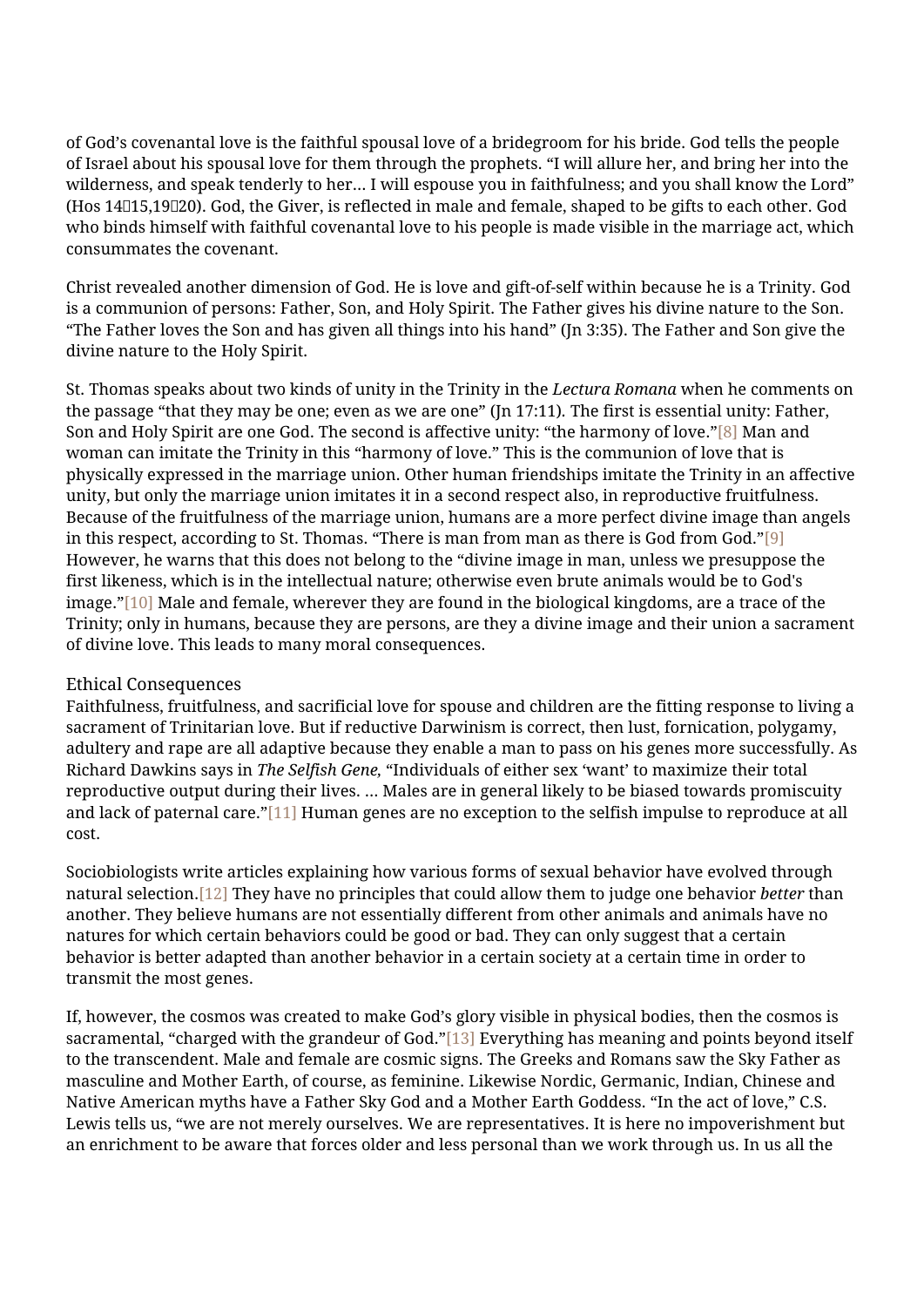masculinity and femininity in the world…are momentarily focused.["\[14\]](#page--1-0) We might borrow from John of Damascus, who calls man a "microcosm."[\[15\]](#page--1-0) Together man and woman are a microcosm because they sum up the meaning of the cosmos in their bodies.

Man and woman are sacramental in their complementarity. Their lifelong gift-of-self in marriage mirrors the Creator, who is the Giver of Life and the Lord of the Covenant. Most profoundly, their lifelong union makes visible the communion of persons in the Trinity. Faithfulness, total gift-of-self, and fruitfulness in a lifelong marriage between a man and a woman mirror the Trinity in a way that other friendships cannot. Parent and child, friends at school, or colleagues at work cannot reflect the Trinity in the same bodily manner as a husband and wife who become the common origin of personal life. The division of the sexes did not develop by chance. No, "God created man in his own image, in the image of God he created him; male and female he created them" (Gen 1:27).

[\[1\]](#page--1-0) Richard Dawkins, *The Selfish Gene,* 2nd ed. (Oxford: Oxford University Press, 1989), 35. "Individuals are not stable things, they are fleeting…. The genes are not destroyed by crossing-over, they merely change partners and march on. … They are the replicators and we are their survival machines. When we have served our purpose we are cast aside. But genes are denizens of geological time: genes are forever."

[\[2\]](#page--1-0) David Sadava, David M. Hillis, H. Craig Heller, and May R. Berenbaum, *Life: The Science of Biology*, 9th ed. (Gordonsville, VA: W.H. Freeman, 2011), 902.

[\[3\]](#page--1-0) Doris Bachtrog , Judith E. Mank, Catherine L. Peichel, Mark Kirkpatrick, Sarah P. Otto, Tia-Lynn Ashman, Matthew W. Hahn, Jun Kitano, Itay Mayrose, Ray Ming, Nicolas Perrin, Laura Ross, Nicole Valenzuela, Jana C. Vamosi, "Sex Determination: Why So Many Ways of Doing It?" *PLoS Biol* 12(7): e1001899. doi:10.1371/journal.pbio.1001899

[\[4\]](#page--1-0) Simon Conway Morris, *Life's Solution: Inevitable Humans in a Lonely Universe*, printing (Cambridge: Cambridge University Press, 2009), 304007.

[\[5\]](#page--1-0) Ibid., 307.

[\[6\]](#page--1-0) Ibid.

[\[7\]](#page--1-0) John Paul II, *Man and Woman He Created Them: A Theology of the Body* (Boston: Pauline Books and Media, 2006), 19:4.

[\[8\]](#page--1-0) Thomas Aquinas, *Lectura romana in primum sententiarum Petri Lombardi*, d. 10, q. 3 ad 3. "consonantia amoris."

[\[9\]](#page--1-0) Thomas Aquinas, *Summa theologiae* I, q. 93, a.3.

[\[10\]](#page--1-0) Ibid.

[\[11\]](#page--1-0) Dawkins, *Selfish Gene*, 161.

[\[12\]](#page--1-0) E.O. Wilson, *Sociobiology: The New Synthesis*, 25th anniversary ed. (Harvard: Harvard University Press, 2000). Wilson led the way in explaining every human behavior and ethical law as an evolutionary adaptation.

[\[13\]](#page--1-0) Gerard Manley Hopkins, *God's Grandeur.*